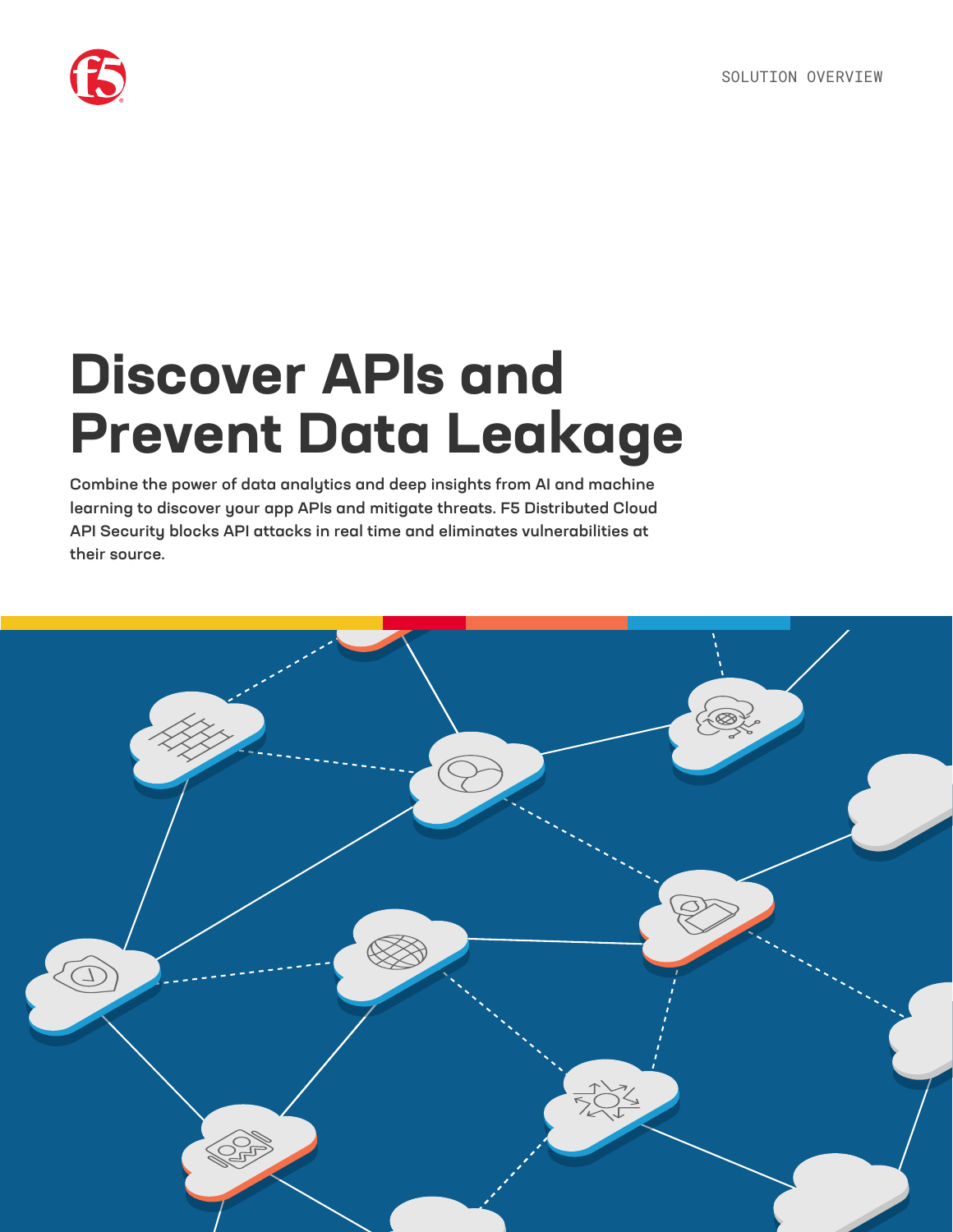#### KEY BENEFITS

#### **Faster onboarding**

Rapid deployment with automated API discovery, leading to faster rollouts.

#### **Global coverage**

Global points of presence (PoPs) protect API endpoints from abuse and exploits.

#### **Visibility and insights**

WITHOUT PROPER

MANAGEMENT AND SECURITY CONTROLS, APIS CAN POSE A SERIOUS RISK TO ORGANIZATIONS.

Observe global API metrics from a single, centralized user interface.

#### **APIs are a fundamental building block of modern application**

**development, powering apps that impact lives**. As modern applications have evolved, dependencies on APIs have increased. That's because by enabling disparate systems to work collectively, APIs can speed up time to market for application development and deliver improved user experiences.

The flipside is that the use of APIs has decentralized application structures. This makes securing them even tougher, which in turn makes them extremely attractive to attackers. API endpoints increase an application's attack surface area and introduce new risks and vulnerabilities that current security tools struggle to mitigate. Without proper management and security controls, APIs can pose a serious risk to organizations.

Threats and attacks that target APIs deployed or integrated into larger applications are hard to mitigate and even harder to remediate. Scanning and testing APIs in a runtime environment helps security teams uncover vulnerabilities in APIs before they're in production, where remediation is more costly and frustrating. Understanding how to secure APIs is a struggle for most security teams.

Similarly, organizations frequently have outdated APIs—often owned or third-party APIs that connect to applications they lose track of—that lead to security vulnerabilities. Automated API discovery can reveal those vulnerabilities and protect against cybercriminal abuses and attacks.



**Figure 1:** An architectural view of how F5 Distributed Cloud API Security works.